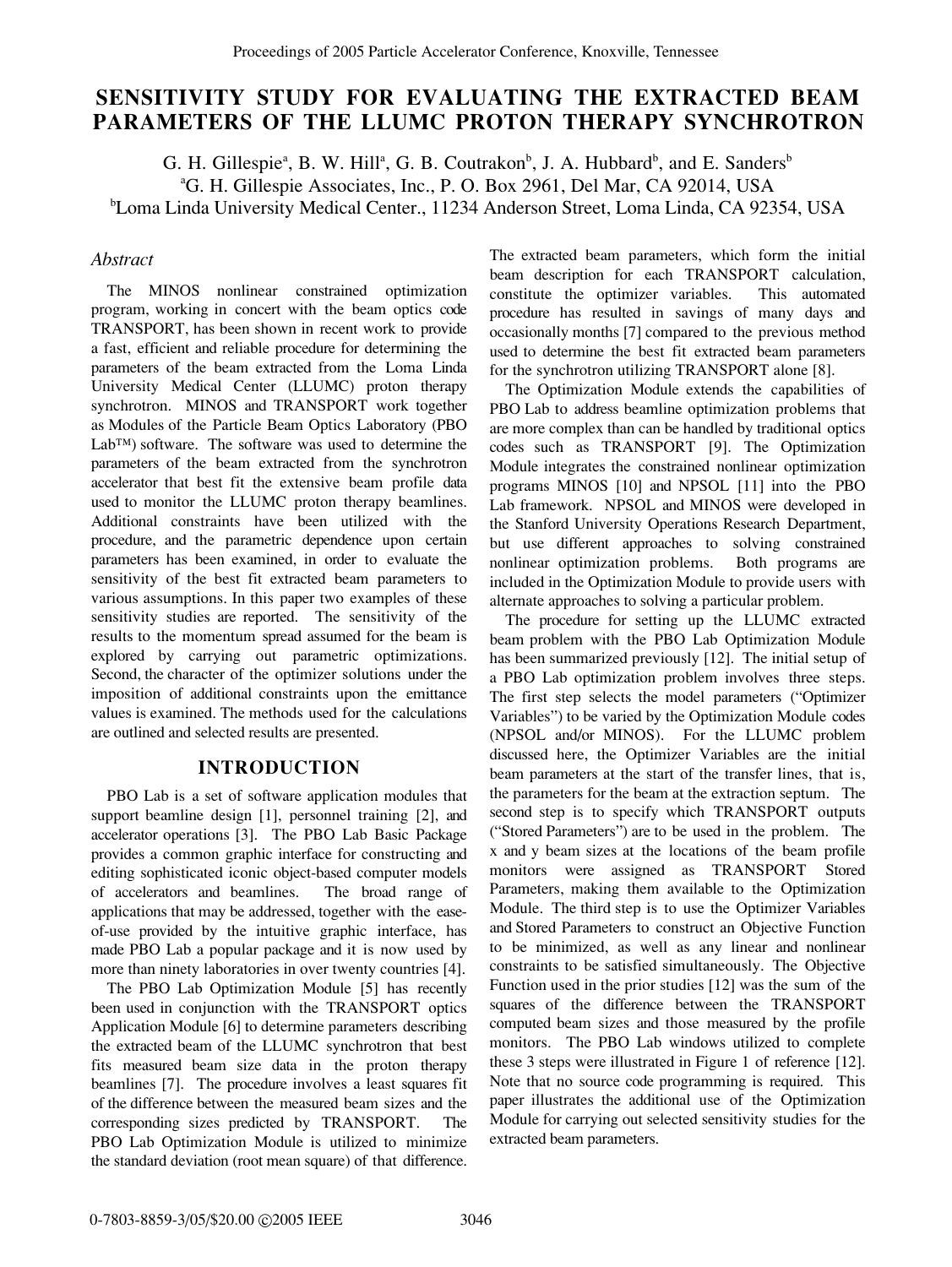### **SENSITIVITY STUDIES**

The primary example used for the sensitivity studies described here is the same one discussed in reference [12]. The extracted beam parameters are determined which best fit the profile data for the beamline into gantry room 2 (G2) at 250 MeV [8]. However, the Objective Function used for this work was modified in two ways. Denoting the sum of the squared differences between the measured and computed beam sizes by  $\Sigma|\Delta i|^2$ , then the standard deviation σ for a computed fit to the profile data is:

$$
\sigma = [(1/N) \ \Sigma |\Delta i|^2]^{1/2} \quad . \tag{1}
$$

N is the number of data points included in the summation. In the 250 MeV G2 beamline N=24, corresponding to x and y beam sizes for 12 profile monitors. For this work, the Objective Function was taken to be σ directly, rather than  $\Sigma |\Delta i|^2$  as used in [12]. Second, the values of the measured beam sizes were input to the calculation as Constant Parameters of the Optimization Module, rather than as numerical data in the Objective Function. The use of Constant Parameters permits the values to be specified in PBO Lab as Import Parameters. Import Parameters can be loaded from a text file using an External Data Interface Tool [13]. The measured data can be updated in the text file (e.g. by a diagnostic program) and then imported into the calculation. This facilitates incorporating changes such as those associated with different beamline tunes.

 Figure 1 illustrates the PBO Lab window used to define and edit the Objective Function. Both the numerical value and Constant Parameter implementations of the measured data are shown. Note that multiple Objective Functions may be defined – to switch among Objective Functions one simply makes a new selection under the Use column.



Figure 1: PBO Lab window used to set up and edit various Objective Functions for optimization runs. Two Objective Functions are illustrated (see text).

#### *Sensitivity to Momentum Spread*

The MINOS program in the PBO Lab Optimization Module was used in [12] to find the minimum in the

standard deviation  $\sigma$  of equation (1). By exploring a number of different starting values for the Optimizer Variables (labeled ID=1-4, U and L in  $[12]$ ) it was shown that the solutions found were global, within the constraint bounds imposed upon those Optimizer Variables. However, the details of the solutions could depend in principle upon other assumptions. Part of the sensitivity studies reported on here involved examining assumptions on the momentum spread and momentum correlation terms (dispersion terms) of the extracted beam.

To examine the sensitivity to the assumed rms momentum spread δ of the extracted beam, the optimization was repeated for values of δ between 0 and 0.015%. Figure 2 illustrates the dependence of  $\sigma$  and the x phase plane rms beam parameters (x envelope, x' envelope and the x-x' correlation coefficient  $r_{12}$ ) on  $\delta$  for the solutions found by the Optimization Module.



Figure 2: Dependence of the Optimizer Solutions on the assumed value of the momentum spread  $δ$ .

The value of the standard deviation σ shows a broad minimum for values of  $\delta \leq 0.01\%$ . This indicates that the optimizer solutions are of comparable quality for any assumed value less than about 0.01%. There is some trade off between  $x'$  and  $r_{12}$  in the optimized solution for momentum spreads in this region. The values reported previously  $[8,12]$  correspond to  $\delta = 0.0075\%$ .

#### *Sensitivity to Emittance Constraints*

Additional linear and nonlinear constraints can be added to any problem formulated with the Optimization Module. The use of nonlinear constraints can be especially helpful for solving certain types of problems [5]. Here we use additional nonlinear constraints to study the sensitivity of the optimizer solutions to imposed emittance values. The approach is to specify lower and upper constraints on the rms emittances in the x and y phase planes. The lower and upper constraints are separated by only a narrow margin about a central (imposed) value. The Optimization Module is then used to find solutions that satisfy these additional constraints while simultaneously minimizing